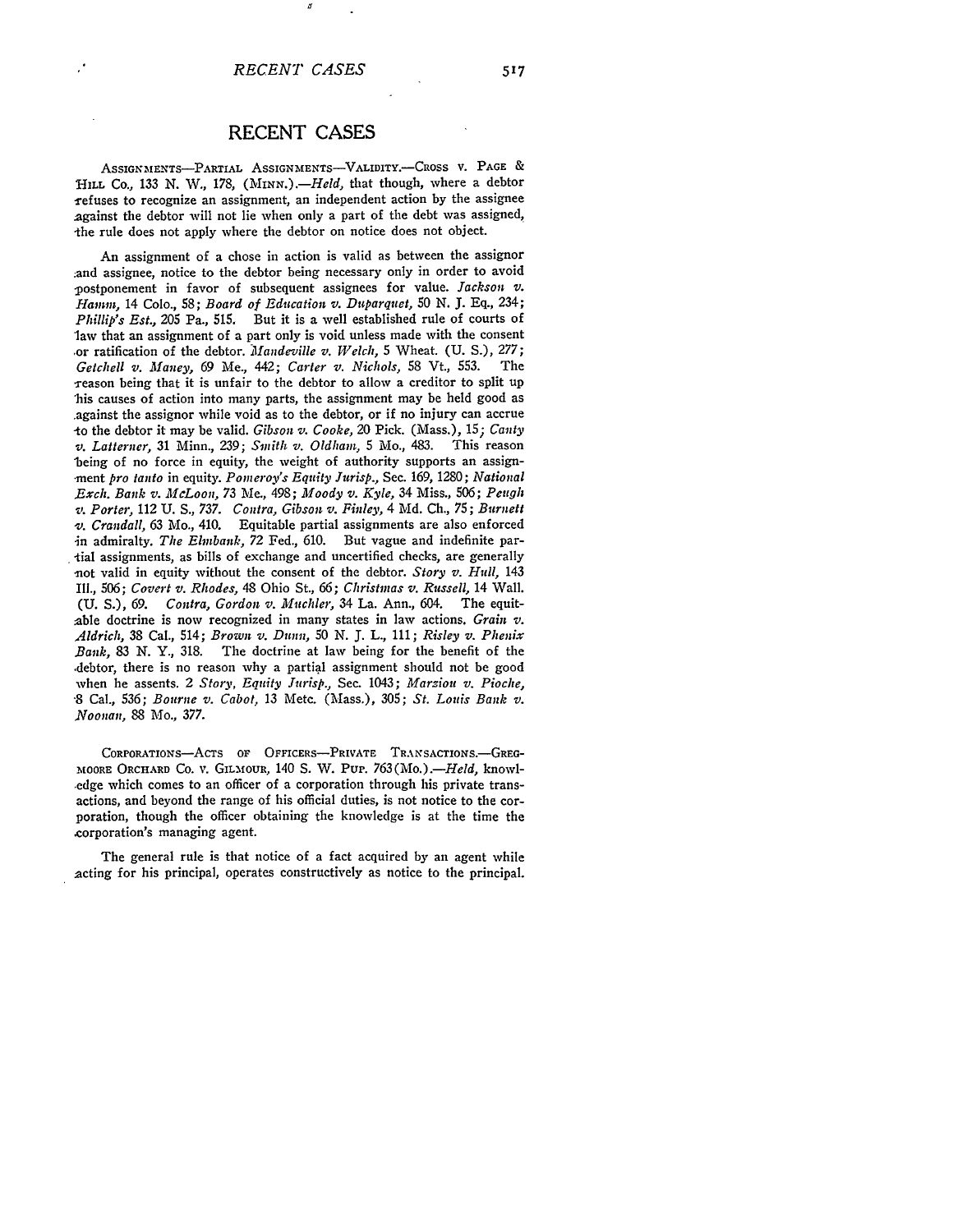This doctrine applies- with particular force to corporations. *Frenkel* v. *Hudson,* 82 Ala., 158. In a strict sense a corporation, from its nature, can only have constructive notice, or knowledge of facts. *Plumb v. Fuit,* 2 Anstr., 432. The most comprehensive rule is that notice communicated to or knowledge acquired-by the officers, or agents, of a corporation, when acting in their official capacity, or within the scope of their agency becomes notice to the corporation, for all purposes. *Bridgeport Bank v. New York, etc., R. R. Co.,* 30 Conn., 231. Generally speaking notice will not be imputed to the principal unless the knowledge of the facts reaches the agent while acting for the principal. *Armstrong v. Abbott,* 11 Colo., 220. So information communicated to an officer of a corporation on the street touching a matter affecting the rights of a corporation is not as a matter of law notice to the corporation. *Texas Banking Co. v. Hutchins,* **53** Texas, 61. Cases are found which hold that although knowledge of a fact comes to. an agent while not acting for the principal, yet if he subsequently acted for his principal, in a matter in which it was his duty to communicate the fact, then this knowledge will be imputed to his principal. *Tagg v. Tenn. Natl. Bank,* 9 Heisk. (Tenn.), 479. The material fact, therefore, whichbinds the principal is the knowledge which the agent possesses at the time he acts, and the principal is bound in such cases, whether the knowledge is communicated or not. *Harrington v. U. S.*, 11 Wall, 356. This doctrine-<br>is followed in England, *Dressor v. Norwood*, 17 C. B. N. S. One of the is followed in England. *Dressor v. Norwood*, 17 C. B. N. S. courts in this country has gone further, and held that, where the fact of the agency is established, knowledge acquired a short time prior to his appointment necessarily gives rise to the inference that it remained fixed in his memory when he entered the employment, and therefore must be deemed knowledge of his principal. *Choutean v. Allen,* 70 Mo., 290; *Hayward v. Natl. Ins. Co.,* 52 Mo., 181.

CORPORATIONS-OFFICERS-POWERS OF SECRETARY.-CITY OF CHICAGO **V**. STEIN, 96 N. E., 886 *(ILL.).*-*Held*, that the secretary of a corporation as a rule does not have the power *ex officio* to bind the corporation by letters and documents officially signed by him.

The secretary of an incorporated company is an officer of the company. *Ehrenzeller v. Union Canal Co.,* I Rawle (Pa.), 181. The power of an officer of a corporation to bind his principal is governed by the law of agency. *Moore v. Manufacturing Co.,* 113 Mo., 453. Thus a secretary may have express powers granted to him, or he may have implied powers. to bind the corporation. *Read v. Buffum, 79* Cal., *77; Peck v. Insurance Co.,* 22 Conn., 575. Moreover a corporation may ratify the acts of a secretary which are without the scope of his authority. *New England Marine' Insurance Co. v. DeWolf,* 8 Pick. (Mass.), 56; *Burch v. West,* 134 II., 258; *Elwell v. Railroad Co., 67 Barb.* (N. Y.) 83. However a corporation is. not estopped to deny the authority of the secretary in respect to all acts. which it has not expressly or impliedly clothed him to perform in its. behalf. *Winsted Hosiery Co. v. New Britain Knitting Co.,* 69 Conn., **565.** The true test to be applied to the secretary's ability to bind the corporation is to inquire whether or not he is engaged in the general duties of his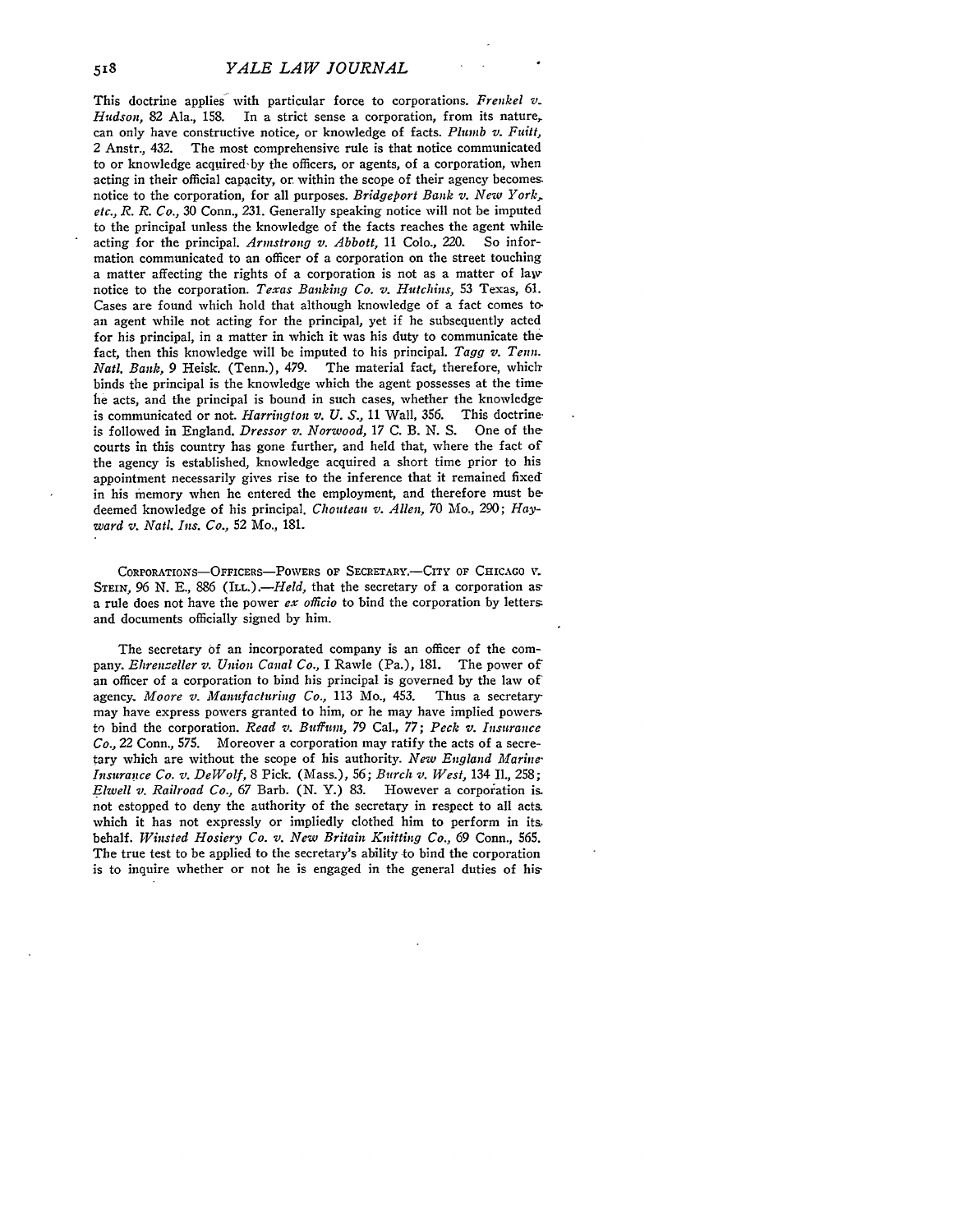office. *Hastings v. Brooklyni Life Insurance Ca.,* **138** N. Y., 473; *Williams v.* Chester R. *R. Co.,* 5 Eng. L. & Eq., 497.

CORPORATIONS-RECEIVERS-GROUNDS OF APPOINTMENT-MISCONDUCT OF CORPORATE OFFICERS-ADEQUACY OF OTHER REMEDY.-SMITH V. BIR-**]AINGHAME** DISINFECTANT Co., 56 **S.** W., 721 (ALA.) *--Held,* misappropriation of corporate assets by the officers is not ground for the appointment of a receiver, if the officers are solvent.

Receivers are appointed to protect and preserve the property under consideration. *High on Receivers,* Sec. **1,** 3, **5,** 6; *Barker v. Admr. of Backen,* 32 II1., 79. Receivers are not appointed as a punishment for a past dereliction, but are appointed when present conditions and the prospect for the future are such as to warrant the taking of the property out of the hands of the owners. *Klan v. Colt,* I Hast. Let., **365;** *Beecher v. Bininger,* I Blatchf., **170;** *Bank v. Gage,* 79 Ill., 207. Courts proceed with extreme caution in appointing receivers to take property of a corporation out of the control of its officers, when there is any other remedy. *Oqckley* v. *Paterson,* I Greens Ch., 173; *Hyde Park Gas Co. v. Kerber,* **5** Brad., 132. Circumstances to justify such appointment must be extraordinary, and something more must be shown than past misconduct, or mere apprehension. *Waterbury v. Al. U. Ex. Co.,* **50** Brad. (N. Y.), 157. In accord with the principal case, the courts hold that where none of the directors are shown to be insolvent there is no reason for thinking that the amount due the corporation will not be accounted for. *Original Vienna Bakery, etc. v. Heissler,* **50** Ill. App., 406. The proper remedy is either an action at law for damages, or a bill in equity for an accounting. *Mobile, etc. Bank v. Collins,* 7 Ala., **95;** *Citizens Loan Assoc. v. Lyon,* **29 N. J.** Eq., 110.

**CRIMINAL** LAW-MURDER-DEFENSE OF DURESS.-STATE V. MORETTI, 120 PAc., 102 *(WAsH.).-Held,* that participation in a robbery by the accused under duress was not a defense in the prosecution for murder where the person robbed was killed by an associate of the accused.

The law is settled that all co-participators are liable in a prosecution for murder where the deceased was killed during the commission of a felony. *Simpson v. State,* 59 Ala., 1. Duress threatening danger to property or slight personal injury is no defense to a crime. *Clark/s Criminal Law,* p. 92. Compulsion threatening immediate danger of death or violent personal injury wil excuse minor crimes. *Kenny, Out. of Crim. Law, 67.* And some authorities hold that it is a defense to murder if the duress is of such an irresistible nature that immediate death *is* imminent. State v. *Nargashian,* 26 R. *I., 299; United States v. Vigol,* 2 U. S., (2 Dall), 340. But it is generally established that no duress excuses murder. *Blackstone,* 4th Com., 30. However in a few jurisdictions it is intimated that duress may reduce the grade of a crime. *Brewer v. State,* 72 Ark., 145; *Rizzolo v. Commonwealth,* 126 Penn., 54. Coercion exercised by a husband does not excuse his wife from murder, *Bibb v. Stadte,* 94 Ala., 31, but under an Arkansas statute the *contra* has been held. *Edwards v. State,* 27 Ark.,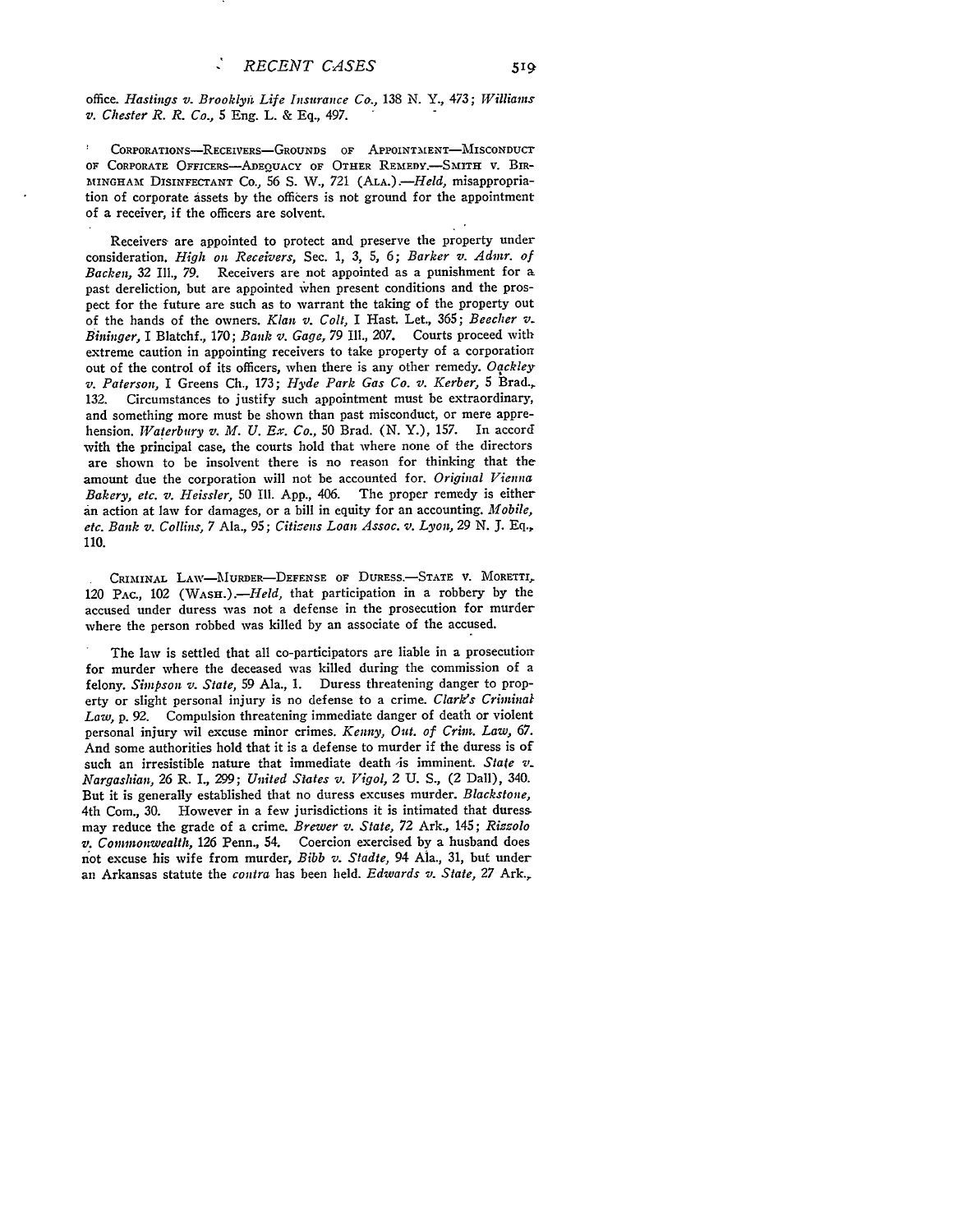459. However children under fourteen years of age may offer duress as a defense for heinous crimes. *People v. Miller, 66* Cal., 468.

**EXECUTORS AND ADMINISTRATORS-LEGATEES-RECOVERY OF FORFEITED** LEGAcIES.-KELLEY V. WINSLOW, 131 N. Y. Surr., *65.-Held,* that as money improperly paid by an executrix may be recovered back, the payment of a legacy bequeathed by plaintiff's testator to defendant upon condition that it should be forfeited if defendant in any way contested the will, did not defeat the condition, but after the breach by the defendant bringing action to have the will declared void, after receiving the legacy, the parties were in the same position they would have been had not the legacy been paid, and plaintiff might recover it.

The delivery of possession by an executor or administrator closes the administration so far as he is concerned. *Larne v. White & McKoin,* 38 **'Ky.,** 45; *Barton v. Burbank,* 114 La., 224; *Palner v. Whitney,* 166 Mass., **306.** Therefore an executor may be held personally liable to a creditor. *Beaird v. Wolf,* **23 Ill. App.,** 486; *James v. West, Adm'r.,* **67** Ohio St., **30;** *Gallego's Ex'ors v. Att. Gen.*, 3 Leigh (Va.), 450. Or to a legatee recov-<br>ering on breach of condition. *Ferquson v. Ebes.* 77 Va., 499. But an ering on breach of condition. *Ferguson v. Epes*, 77 Va., 499. executor has been allowed recovery of overpayment to a creditor, when it afterward develops that the estate is insolvent. *Alexander v. Fisher & Wife,* **18** Ala., 374; *Mansfield v. Lynch,* 59 Conn., **320;** *Tarplee v. Capp,* **25** Ind. **App., 56.** And recovery has been alowed on overpayment in other circumstances, as honest mistakes in distribution. *Culbreath v. Culbreath,* 7 Ga., 69; *Lyle v. Siler,* **103 N. C., 261.** *Hodges v. Waddington,* 2 Vent., **360,** allowed recovery **by** the other legatees, but not **by** the executor. However, some courts do not allow the executor to recover. *Brooking v. Farmers' Bank,* **83 Ky.,** 431; *Hoffnan v. Armstrong, 90* **Md., 123;** *Johnson v. Weir, 70* **N.** Y. Supp., 1020; *Findlay v. Trigg,* **83** Va., **539.** These decisions, except in the case of inequitable conduct on the part of the executor, seem to rest on the theory, criticized by textwriters, that a mistake of law is not ground for recovery. *Woodward on Mistake of Law,* **5** Columbia L. Rev., 366; *Keener on Quasi-Contracts,* **90-91.** Money paid to the wrong person has been held irrecoverable as a mistake of law. *Phillips v. McConica,* 59 Ohio St., 1. But it would seem that the principal case is justified in allowing recovery on the ground that breach -of a condition is not a mistake of law. *Heard v. Drake,* 4 Gray, 514; *Hathaway v. County of Delaware,* **185** *N.* Y., **368.**

EXPLOSIVES-INJURIES TO PROPERTY FROM BLASTING-LIABILITY. ADLER i. Fox, **132** *N.* Y. SuPP., *302.-Held,* that where the plaintiff's water pipe was broken **by** the falling in of a large section of rock above it, due to defendant's blasting operations in a near-by trench, defendant was not liable in trespass, if the rock merely fell from concussion and not as a direct result of the blast, as **by** being hurled against the pipe.

It may be said to be the rule that one who in blasting upon his premises casts rocks or other debris upon the land of another is liable for such invasion, regardless of the degree of skill or care used in doing the work.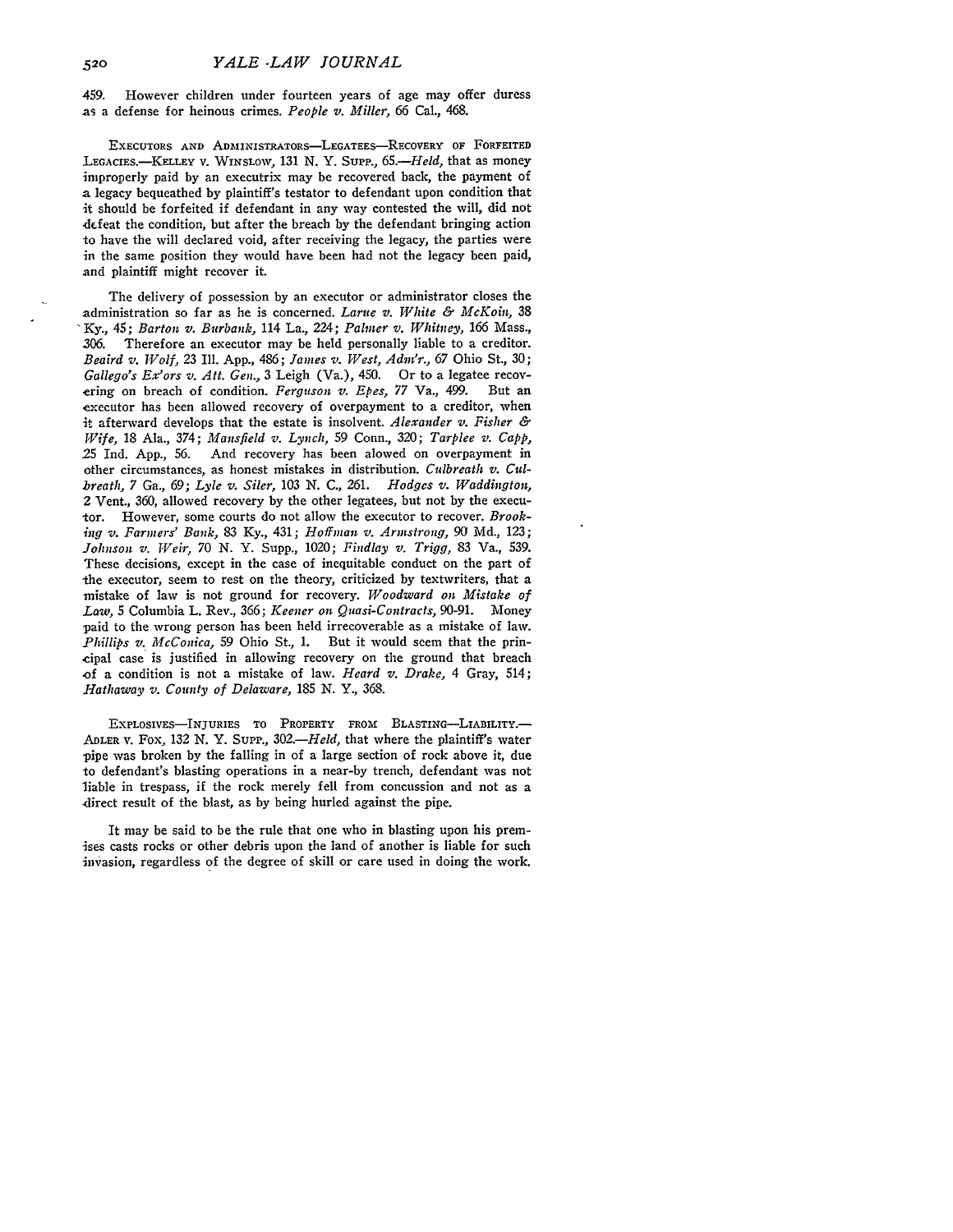Hay **v.** *Cohoes Co.,* 2 N. Y., 159; *Fitz Simons &* Connell *Co. v. Braun & Fitts,* 94 Ill. App., 533; *Langshorne v. Wilson,* 28 Ky. Law, 1181. A distinction is recognized in some jurisdictions between an injury caused by blasting debris directly upon the property of another, and by injuring it by vibrations in the air or earth, courts holding in the latter case that<br>it is necessary to show negligence in the execution of the work to permit<br>a recovery. Benner v. Atlantic Dredging Co., 134 N. Y., 156. But, when for the purpose of lawfully making use of or improving land it becomes the owner will not be liable for consequential damages to neighboring property unless he has failed to exercise due care in the performance of the work. *Booth v. Rome, etc. Ry. Co.,* 140 N. Y.,267. In order for a liability to exist for an injury caused by blasting it is not necessary that there should be an actual invasion of the premises injured; it is immaterial whether the injury results from the direct attack of broken rock or from the concussion caused by the blasting. *Morgan v. Bowes, 17 N.* Y. of the explosion at all, liability can hardly be attached to those using the explosive, unless positive negligence can be imputed to their work. Fits Simons & Connell Co. v. Braun & Fitts, 94 Ill. App., 533. A person engaged in the dangerous occupation of blasting is always liable for injuries, however remote, when negligence can be proved on his part. Louisville, etc.

FRAUDS, STATUTE OF-POSITION OF SIGNATURE-VALIDITY.--LEE V. VAUGHAN SEED STORE, 141 S. W., (ARK.), 496.—*Held*, that defendant's name printed in the body and on the back of a blank order for goods received by its agent did not constitute a signature within *Kirby's Dig.*, Sec. 3656, requiring certain contracts to be evidenced by a signed note or memo-<br>randum.

The English and American courts almost universally hold that a mark,<br>initials or printed name is sufficient to constitute a signature if intended as<br>such. Bickley v. Keenan, 60 Ala., 293; Saunderson v. Jackson, 2 B. & P., authenticate every material part of the instrument. *Benjanin on Sales,* Sec. 259. But a late English decision has held that a signature to a document which contains the terms of a contract satisfies the Statute of Frauds though put *alio intuitu* and not in order to attest or verify the contract. *Griffith's Cycle Co. v. Humber, 2 Q. B., 418 (1899).* And a printed bill-<br>head was held to amount to a signature although not intended for that purpose but accepted as such by the party charged. *Schneider v. Norris, <sup>2</sup>*M. & **S.,** 286. Where a statute requires the name to be subscribed it must be placed at the end of the document. *Coon v. Rigden,* 4 Colo., *282; McGivern v. Flemting, 66* How. Prac., 300 (N. Y.). But under a statute requiring a subscription, the name written across the face of the instrument, because of lack of room at the bottom, was held to be subscribed. *California Canneries Co. v. Scatena,* 117 Cal., 447.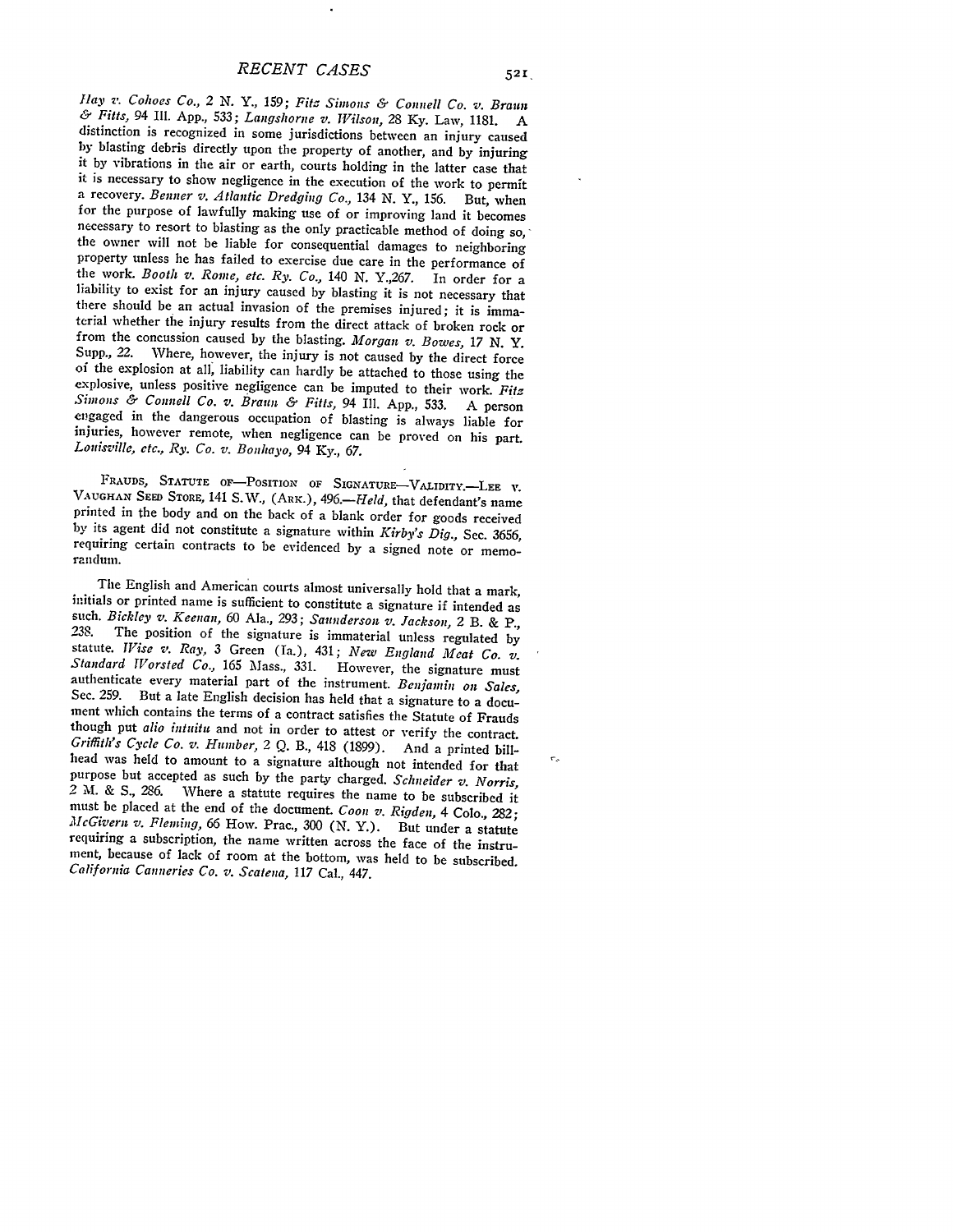HUSBAND **AND WIFE-ALIENATION OF** AFFECTION-LIABILITY **OF** PARENTS.-FRONK **v.** FRONK ET AL., 141 S. W. (Mo.), 692.-*Held*, to makethe parents of plaintiff's husband liable for alienation of his affection it **is** not enough as in the case **of** a stranger to show interference by them, as malice on their part will not be inferred; but it must be shown that. their conduct was not such as should be characterized as a natural result of parental solicitude, but amounted to a clear case of want of reasonable justification.

All authorities are agreed that parents will not be liable to the wifefor causing the alienation of her husband's affection or *vice versa,* if they act in good faith and without malice. *Huling v. Huling,* 32 Ill. App., **519;** *Holtz v. Dick,* 42 Ohio St., 23; *Rice v. Rice,* 104 Mich., 371; *Glass v. Bennett,* **89** Tenn., **478;** *Brown v. Brown,* **124 N. C., 19.** Of course, the parents' right of interference is not absolute and if they act unjustifiably in bringing about a separation, they will be held liable as if they were strangers. *Davis v. Petty,* 147 Mo., 374; *Lockwood v. Lockwood, 67* Minn., 476; *Price v. Price,* **91** Ia., **693.** But bad or unworthy motives will not be presumed from the act of interference. They must be positivelyshown or necessarily deduced from the circumstances. *Hutcheson v. Peck,* 5 Johns., 196; *Eagon v. Eagon,* 60 Kans., 697; *Zimmerman v. Whitely,* <sup>134</sup> The law recognizes a superior right of interference on the part of parents; and will justify interference for causes which would beno justification in favor of another person. *Multer v. Knibbs,* 193 Mass., **556;** *Barton v. Barton,* 119 Mo. App., 507. And though the information might subsequently prove to have been unfounded, if he acted from puremotives, he is not liable. *Oakman v. Belden,* 94 Me., 280; *Tucker v. Tucker,* 74 Mo., 93; *Payne v. Williams,* 4 Baxt., 583. The wife may have theaction though she continues to live with her husband. *Foot v. Card,* <sup>58</sup> Conn., 1. And it is held that she may maintain it after a divorce from him. *Postlewaite v. Postlewaite,* 1 Ind. App., 473; *Beach v. Brown, 20.* Wash., 266.

**HUSBAND AND WIFE-LIABILITY OF HUSBAND-DEBTS CONTRACTED** BY WIFE.-MENSCHKE V. RILEY, 140 S. W., 639 (Mo.).-*Held*, that a husband who had by due notice forbidden certain tradesmen to trust his wife was not liable on her contracts with them if he had previously made arrange- ments for the supplying of her with necessaries.

The general American rule agrees with the case under discussion and holds that a husband has a right to prohibit certain persons from trusting his wife and, if he has already supplied her with necessaries, notice to that effect-is effectual against any presumption which cohabitation raises. *Keller v,.'Phillips,* 39 *N.* Y., 351; *Defenidorf v. Emerson,* 66 Iowa, 698. But **if'** the'goods are necessaries and the husband has not supplied them, he is liable, though he expressly forbade the tradesman to trust her. *Woodward*<br>1. Rep. 14, 2004 Crowstall at Bariawin 41 Barb (N Y), 558. To *V Barnes,* 43 Vt., 330; *Cromwell v. Benjamin,* 41 Barb. **(N.** Y.), **558.** *To*bind a husband the plaintiff must show affirmatively that the husband' failed to supply the necessaries. *Barr v. Armstrong,* 56 Mo., 577. **A** husband is liable on such contracts even though he married his wife unwill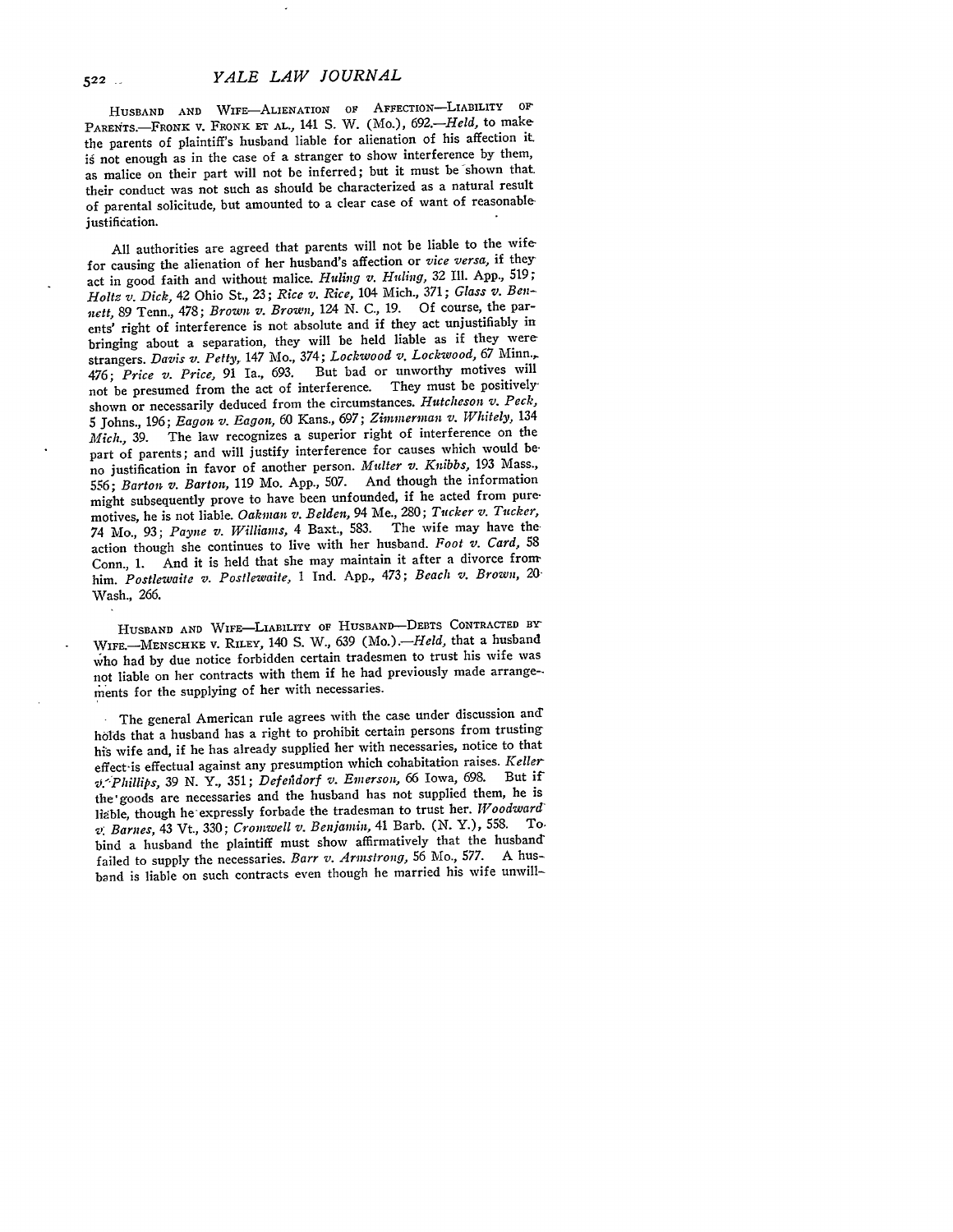ingly. *State v. Russell,* 41 Conn., 433. **If** a man marry a widow he is not bound on contracts for the support of her children. *Attridge v. Billings,* 57 Ill., 489. If a husband's misconduct compels his wife to leave him he is still liable on her contracts. Hultz v. Gibbs, 66 Pa. State, 360; Pierpont  $v.$  Wilson, 49 Conn., 350. Though the pair be separated by agreement, if there be no allowance for her or if it fail or be insufficient, he is liable. *Pearson v. Darrington,* 32 AL., 227; *Ross v. Ross,* 69 **Ill.,** 569.

JUDICIAL SALES-VACATING-INADEQUATE CONSIDERATION.-MANGOLD V. BACON, 141 S. W. (Mo.), 650.—*Held*, equity will set aside a sheriff's sale on the sole ground that the consideration received was so grossly inadeqiate as to shock the conscience, even if there are no other equitable considerations authorizing its vacation.

It is well established that as a general rule, a judicial sale will not be set aside on account of mere inadequacy in the price realized. *Parker v. Bluffton Car Wheel Co.,* 108 Ala., 140; *Harman v. Copenhaver,* 89 Va., 836; *Babcock v. Canfield,* **36** Kans., 437; *Dircks v. Logsdon,* **59** Md., 173; *Obrien v. Hilburn, 22 Tex.*, 616. But if the inadequacy of the price obtained be so gross as to shock the conscience of the Court, the sale will be set aside. *Blanks v. Farmers L. & T. Co.,* 122 Fed., 849; *Coles v. Coles,* **<sup>83</sup>**Va., **525;** *Daly v. Ely,* **51 N. J.** Eq., 104. Then **by** other courts the sale may be set aside where inadequacy is so great as to raise a presumption of fraud. *Quick v. Collins,* 197 Ill., 391; *Johnson v. Avery, 60* Minn., 262. Or when in connection with the inadequacy of price there are other circum-<br>stances having a tendency to cause such inadequacy or any apparent unfairness or impropriety the sale may be set aside. *Beck v. May*, 163 Ill., 547; *Wood v. Drury,* **56** Kans., 409. And the greater such inadequacy of price, the slighter may be the circumstances of fraud, accident or mistake. *Schroeder v. Young,* 161 W. **S.,** 334; *Bean v. Haffendorfer,* 84 **Ky.,** *<sup>685</sup>* It is also well settled that inadequacy of price will have a great influence towards inducing a court to set aside a judicial sale where the objection, is for setting aside the sale after confirmation. *Jennings v. Dumphy,* 174, I11., 86; *Branch v. Griffin,* 99 N. *C.,* 173. But a court of chancery cannot set aside a public sale regularly made by an officer not acting under its. direction, notwithstanding the price was grossly inadequate. *March v. Ludlum*, 3 Sandf. (N. Y.), 38.

LIBEL AND SLANDER-LIBELOUS WORDS PER SE-"LIBEL".-COHEN **V.** NEW YORK TIMES Co., 132 N. Y. SUPP., 1.—*Held*, that it is libelous *per se*-<br>to publish of a living person that he is dead, because exposing him to-<br>ridicule; a libel being a malicious publication tending to expose one t public hatred, contempt or ridicule.

A libel is a malicious publication, expressed either in printing or inwriting, or by signs and pictures tending either to blacken the memory of<br>one dead or the reputation of one who is alive, and expose him to publichatred, contempt or ridicule. *Commonwealth v. Clap,* 4 Mass., 163.' The enjoyment of a private reputation unassailed is as much a constitutional right as the right to life, liberty and property. *Park v. Detroit Free Press-*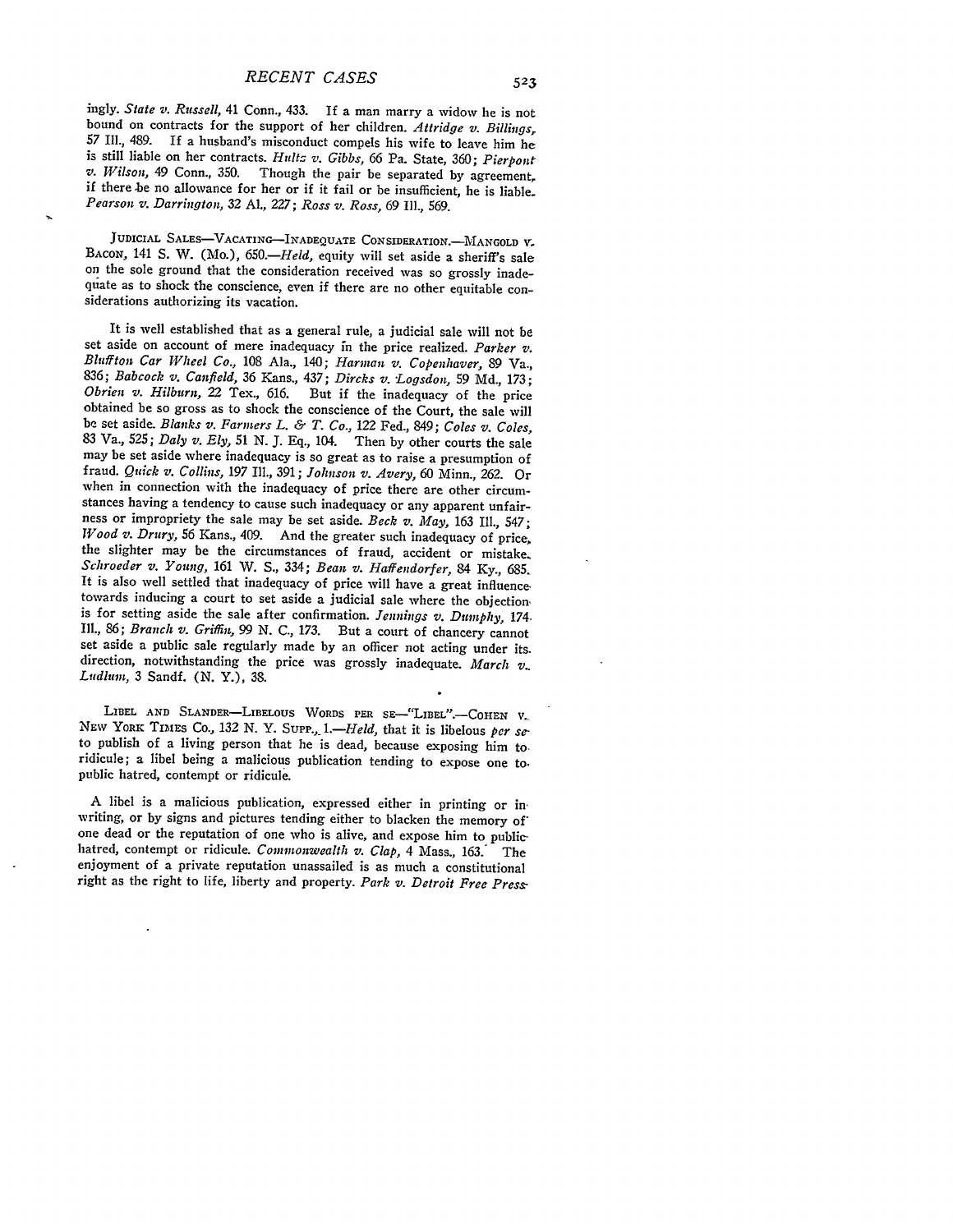*Pub. Co.,* 72 Mich., 560. The law will presume general damage to result from the publication of defamatory matter, although no actual pecuniary loss has in fact resulted, *Hanson v. Krehbiel,* 68 Kan., 670, the words from which the law presumes injury in such case being deemed actionable *per se. Pratt v. Pioneer Press Co.,* 35 Minn., 251. Accordingly, it may be stated as a general proposition that words written or printed may be libelous and actionable *per se,* that is actionable without any allegations of special damages, if they tend to expose the plaintiff to public hatred, contempt, ridicule or aversion, and to induce an evil opinion of him in the minds of right thinking persons, and to deprive him of their friendly intercourse and society, even though the same words if spoken would not have been actionable. *Farley v. Evening Chronicle Pub. Co.,* 113 Mo. App., 216; *Obaugh v. Finn,* 4 Ark., 110. In order to be libelous *per se* it is not essential that the words should contain an imputation of crime, *Gallagher v. Bryant, 44* N. Y. App. Div., 527, nor is scandalous matter necessary to make a libel. *Watson v. Trask,* 6 Ohio, 531. Mere general abuse and scurrility, however illnatured and vexatious, is no more actionable when written than when spoken, if it does not convey degrading charges or imputations. *Rice v. Simmons,* 2 Harr. (Del.), 417. Some courts hold that malice is not a necessary ingredient to a cause of action for libel or slander. *Cady v. Brooklyn Union Pub. Co.,* 51 N. Y. Supp., 198. But in all courts the law implies malice from the publication of words actionable *per se,* and no actual malice is essential to a recovery. *Mitchell v. Milholland*, 106 Ill., 175; *Owen s,. Dewey,* 107 Mich., 67.

LIBEL AND SLANDER-PRIVILEGED COMMUNICATIONS-DISCHARGE OF **DUTY** TO PUBLIC.-BINGHA-1 v. **GAYNOR,** 96 N. E., 84 (N. *Y.).-Held,* that a communication concerning a public official, made to his superior or person empowered to redress a wrong, is privileged, though the statements are untrue, where the person making them acts in good faith and has a legal or moral duty as a citizen or otherwise to make such communication.

To comment upon the acts or conduct of a public man is the right of every citizen. *Duffy v. N. Y. Evening Post Co.,* 96 **N.** Y. Supp., 629. No action for libel or slander lies for a petition or remonstrance imputing want of integrity or other cause of unfitness to a public officer or employee, subject to removal by or under the supervision of the officer or board to whom the communication is addressed, provided such communication be made in good faith and without malice. *Kent v. Bongartz,* 15 R. I., 72; *Frank v. Dessena,* 5 **N.** J. Law **J.,** 185. But to come within this rule the officer or board addressed must have some interest or duty in the matter. *,Hebditch v. McIlwaine,* 2 Q. B., 54 (1894); *Erber s,. Dun,* 12 Fed., 526. But the right to criticize does not embrace the right to make false statements of fact, to attack the private character of an officer, or to falsely impute to him *malfeasance* or misconduct in office. *Negley v. Farrow, 60* Md., 158. In some jurisdictions, however, it is held that even though the statements are not strictly true, the defendant is not liable if there was probable cause for the statements and no proof of express malice. *O'Ronrke v. Lesiston Daily Sun Pub. Co.,* 89 Me., 310.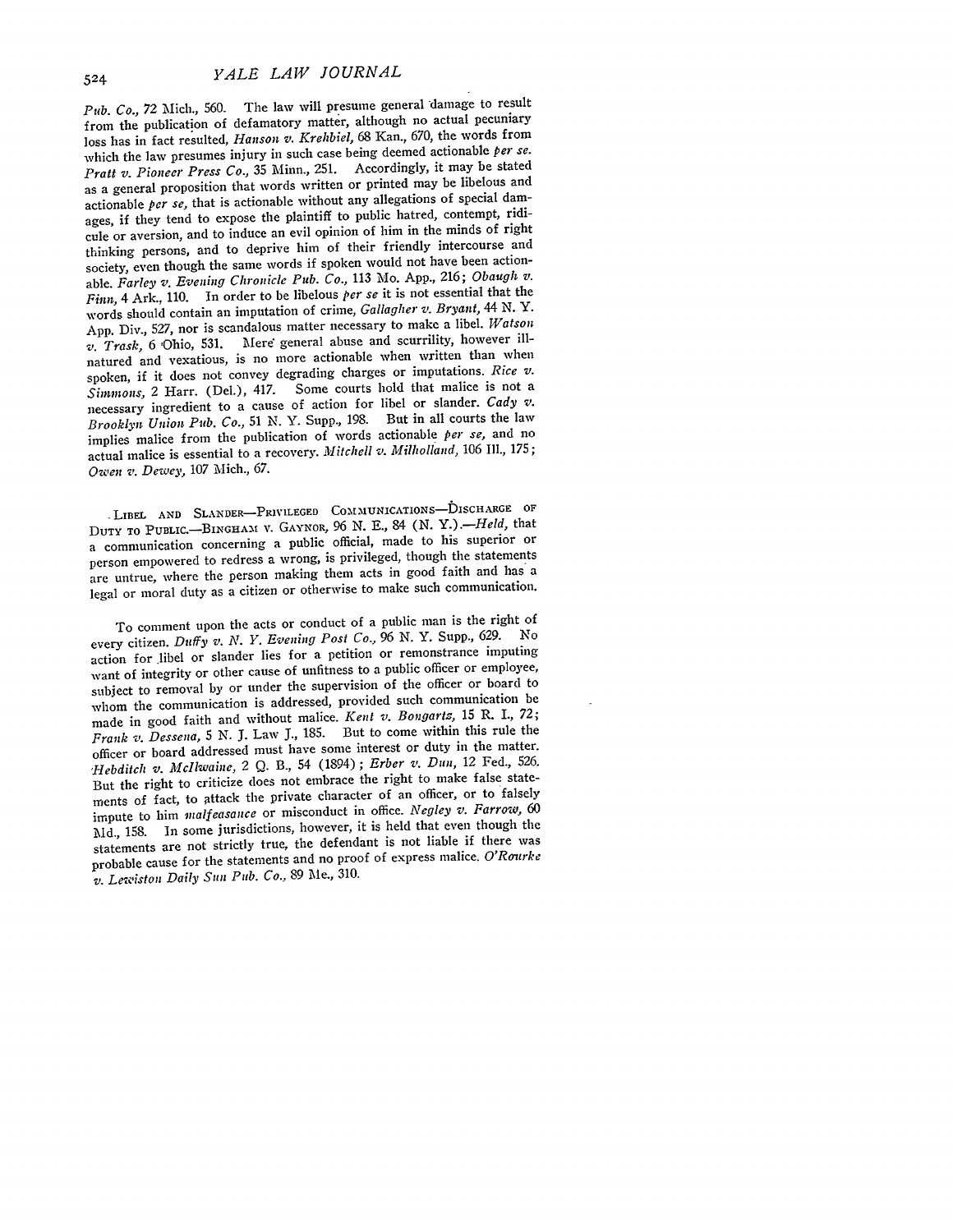NEGLIGENCE-INJURY TO THEATRE PATRON-RES IPSA LOOUITUR. GOLDSTEIN V. LEvy, 132 N. Y. Supp., *373.-Held,* that the falling of a shade from a chandelier in a theatre whereby a patron was injured, being an unusual accident, negligence on the part of the proprietor is presumed.

The principal case is similar to others where the doctrine of res ipsa<br>loquitur has been applied. Excelsior Co. v. Sweet, 57 N. J. L., 224; Boyd v.<br>Portland, 41 Ore., 336; Chenall v. Palmer, 117 Ga., 106. But if there is any other cause to which the injury may be attributed the presumption will not hold. *Zahneiyer v. Penn. Corp.,* 190 Pa. St., 350; *Railroad v. Reilly, 212* **Ill.,** 506. But where the injury might have been due to the negligence of several distinct persons, the guilty party must be proven. *Wolf v. Am. Tract. Assn.*, 104 N. Y., 30. Ordinarily the burden is on the plaintiff to prove a violation of a duty. *Murphy v. Greely*, 146 Mass., 196. A presumption of negligence on the part of the proprietor arises with the injury<br>but it may be overcome by showing due care on his part.  $Welch v$ . Durand, **<sup>31</sup>**Conn., 182; *Buch v. Barnett,* 96 Cal., 202.

TAXATION-RIGHT TO ENFORCE.-STATE EX REL. KOELN, COLLECTOR, V. LESSER, 141 S. W., (Mo.), 888.-*Held*, that there can be no lawful collection of a tax until there is a lawful assessment, except in the manner prescribed by law, and of property designated by law for that purpose.

The assessment is an indispensable prerequisite to the validity of a tax against any individual; for without a valid assessment there can be no lawful attempt to collect the tax or to enforce it against any specific property. *Worthington v. Whitman, 67* Iowa, **190;** *Morrill v. Taylor,* 6 Nebr., *236.* Mere irregularities in the assessment will not affect its validity, but only such defects as go to the jurisdiction of the assessors, or deprive the taxpayers of some substantial right. *Greenville v. Blair,* 104 Me., 444. It is also notable that a statute passed to cure defects and irregularities in tax proceedings will not cure a want of assessment. *People v. Holladay,* **<sup>25</sup>**Calif., 300. It has been held that in order to make a valid assessment there must be an exact compliance with the manner prescribed by law, *Hough v. North Adams,* 196 Mass., 290, but where the statutory provisions relating to a levy have for their object merely the information of the assessors, and intend to promote dispatch and system, they are directory only, and a failure to comply with such requirements does not invalidate the levy. State Auditor v. Jackson County, 65 Ala., 142; Atlanta Nat. Bldg. Association v. Stewart, 109 Ga., 80. If, on the other hand, the statutory provisions relating to the levy have for their object the protection of the taxpayer against spoliation or excessive taxation they are mandatory and must be followed. State Auditor v. Jackson County, 65 Ala., 142. Finally, all property within the jurisdiction of a state is subject to its taxing powers, except where specifically exempted, People v. Ravenswood Hospital, *Ill., 137, Wolfe County v. Beckett, 127* Ky., 252, but, no property is liable to assessment under a particular tax law unless named or described in it, *State Tax Commissioners v. Holliday,* **150** Ind., 216, and only that which may properly be termed property is subject to a property tax. *Arapahoe County 7: Rocky Mountain News Printing Co.,* 15 Colo. App., 189.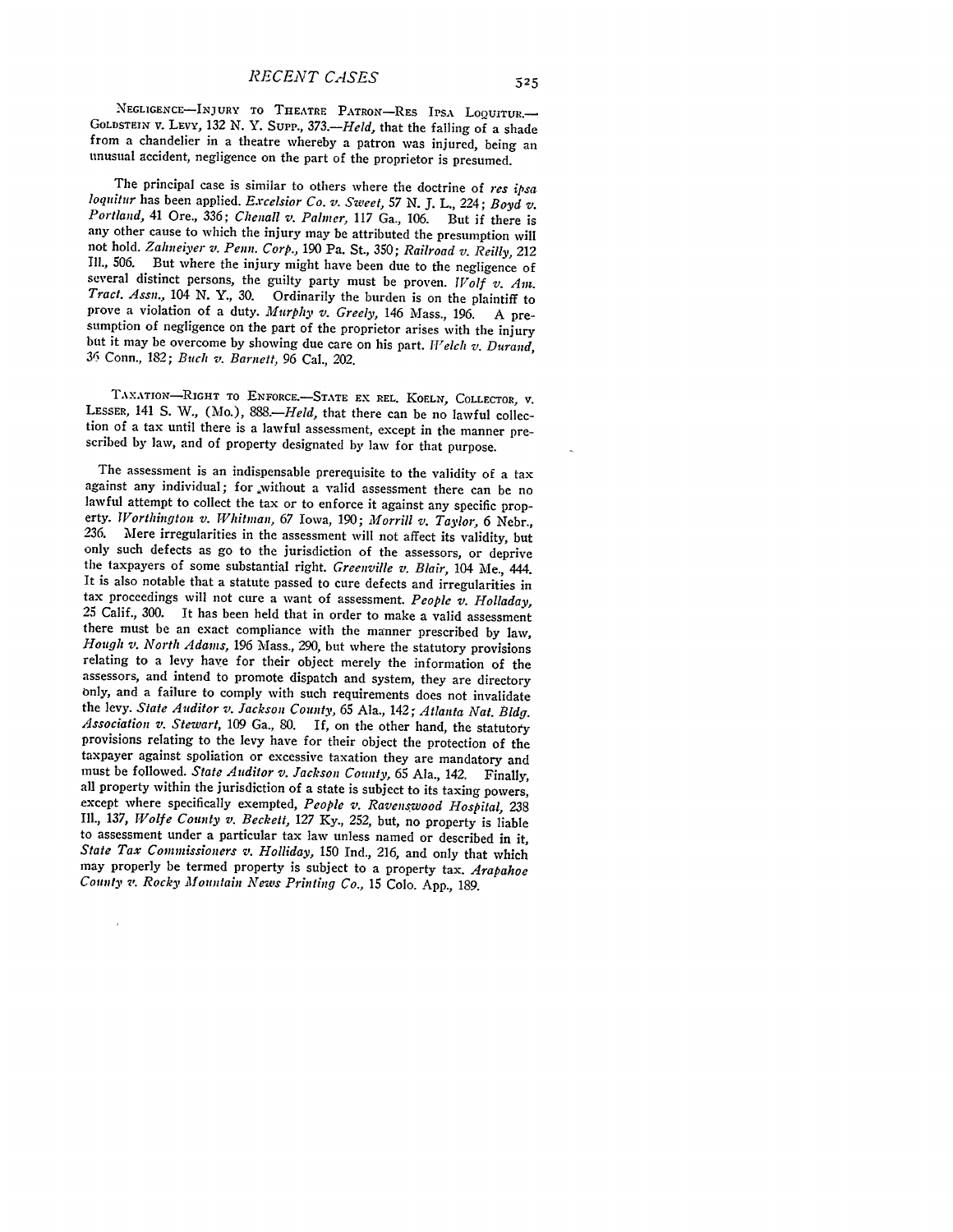TORTs-CIviL **RIGHTS-RIGHTS** OF PRIVACY.-BINNS **v. Ai.ERICAN** VITA-**GRAPH** Co., **132** *N. Y.,* Sup'., *237.-Held,* that where one is greatly disturbed in his mind and his feelings are injured **by** the unlawful use of his name and picture he may recover exemplary damages. McLaughlin, *J., dissenting.*

The common law regards the person as inviolate and recognizes one's right to be let alone. *Cooley on Torts,* p. 29; *Harvard Law Review,* Dec. The mere fact that the cause of an injury is novel does not<br>thent a remady Kingh  $\pi$ , Goldman, 150 N.Y., 176. There is leave it without a remedy.Kiyek v. Goldman, 150 N. Y., 176. authority in support of the principle case, *Marks v. Jaffa,* 6 N. Y. Misc., 290, and the English courts are in accord with the doctrine. *Tuck v. Priester,* 192 B. D., 639 (1887); *Prince Albert v. Strang,* 1 Masn., 825; *Pollard v. Photograph Co.,* 40 Ch. Div., 345 (1888). By the great weight of opinion relatives cannot collect damages for injuries to their feelings through the publishing of pictures of their dead. *Corliss v. Walker,* **57** Fed., 434; *Atkinson v. Doherty,* 121 Mich., 372; *Schuyler v. Curtis, 147* **N.** Y., 434.

**WILLs-NUNCUPATVE** WILL.-lITCHELL V. **STANTON,** 139 S. **W.,** <sup>1034</sup> (TEX.).-Held, a nuncupative will does not pass title to realty.

A nuncupative will is one that is not in writing ,and exists only when the testator declares **his** will orally before a sufficient number of witnesses, while he **is** in **his** last sickness. *Estate of Miller,* 47 Wash., 253; *Wiley's Estate,* 187 Pa., 82. The doctrine of nuncupative will is derived from the civil law and was incorporated into the common law, before the statute of wills. *Prince v. Hazleton,* 20 Johns., 519. It was a common mode of devising property among seamen, sailors, and soldiers in service. These devises and bequests were usually of personalty, or realty of small amounts. *Lewis v. Aylott,* 45 Texas, 190. The words spoken to constitute a nuncupative will must manifest an intent to make a will, and must be spoken *in extremis. Sykes v. Sykes,* 2 Stew., 364; *Morgan v. Steves, 78* **Ill., 287.** It is well established that personal property may be bequeathed by a nuncupative will. *Godfrey v. Smith,* 73 Neb., 756. In some states, under statutory provisions realty may be devised by a nuncupative will. *Gillis v. Wriller,* 10 Ohio, 463. The weight of authority however is that realty cannot be devised by a nuncupative will. *Palmer v. Palmer*, 2 Dana, 390; *Pierce v. Pierce, 46* Ind., 86.

WILLS-WILL OF MARRIED WOMAN-CONSENT OF HUSBAND.-ERICKSON v. **ROBERTSON,** 133 N. W., 164 *(MIN.).-Held,* that written consent by the husband to the devise by the wife of her real property is valid and effectual without consideration, though given in furtherance of a void written agreement between husband and wife, by which each, in terms, released all interest in the other's real property; the wife having performed her part of the agreement.

At common law the will of a married woman devising her real property was void even though made with her husband's consent. 2Bla. Com.,